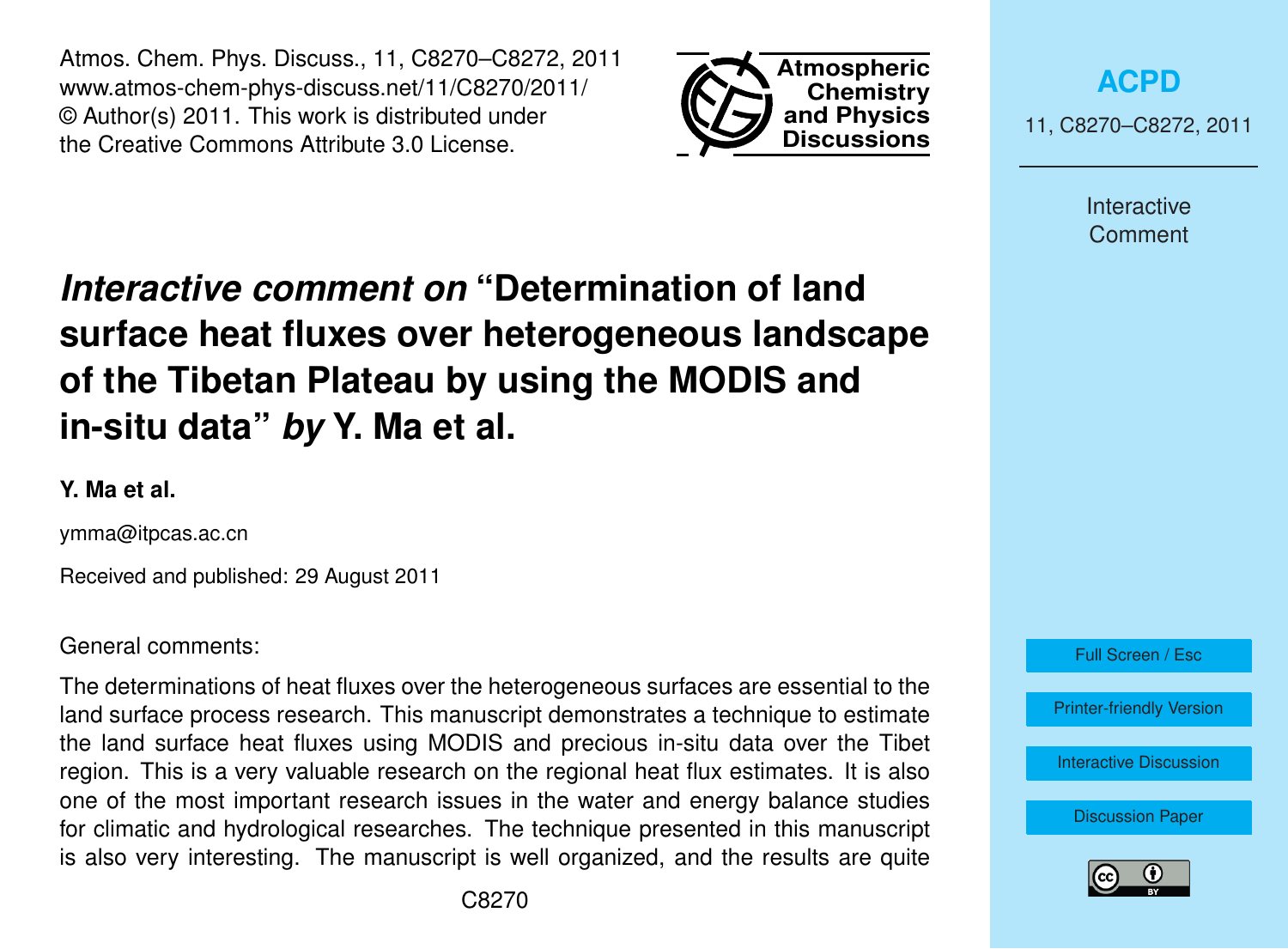accurate compared with observations. The manuscript is investigating the possibility to upscale patch-scale observations to regional scale by introducing satellite data, which is an important topic in data assimilation and surface processes studies. The science and technology described in this paper are good to make an acceptable publication in ACP. I suggest that this manuscript should be accepted for publication in ACP. However, the following questions are needed to be considered.

ANSWER: Thank you very much for your comments and encouragement.

#### Major comments

1.What is the different between your Article in 2006(Ma, Y., Zhong, L., Su,Z.et al., 2006, Determination of regional distributions and seasonal variations of land surface heat fluxes from Landsat-7 Ehanced Thematic Mapper data over the central Tibetan Plateau area, J. Geophys. Res.-Atmos., 111, D10305, doi:10.1029/2005JD006742) and this paper?

ANSWER: Thank you very much for your comments. The differences between our Article in 2006(Ma, Y., Zhong, L., Su,Z.et al., 2006, Determination of regional distributions and seasonal variations of land surface heat fluxes from Landsat-7 Ehanced Thematic Mapper data over the central Tibetan Plateau area, J. Geophys. Res.-Atmos., 111, D10305, doi:10.1029/2005JD006742) and this paper are: 1) the surface reflectance, surface temperature, vegetation coverage, emissivity etc. are derived from MODIS data in this paper and ETM was used in the previous one; 2) The study area and the determination procedure of sensible heat flux are different. The study area in this study is entire Tibetan Plateau, and the land surface becomes more heterogeneous than previous ones. The previous study in 2006 was only carried out in meso-scale area. The "blending height approach" has been used for the determination of sensible heat flux in the previous study in2006 and the "tile approach" has already been used for the determination of sensible heat flux in this paper.

2.Why only four scenes MODIS data were used in your study?

11, C8270–C8272, 2011

Interactive **Comment** 

Full Screen / Esc

[Printer-friendly Version](http://www.atmos-chem-phys-discuss.net/11/C8270/2011/acpd-11-C8270-2011-print.pdf)

[Interactive Discussion](http://www.atmos-chem-phys-discuss.net/11/19617/2011/acpd-11-19617-2011-discussion.html)

[Discussion Paper](http://www.atmos-chem-phys-discuss.net/11/19617/2011/acpd-11-19617-2011.pdf)